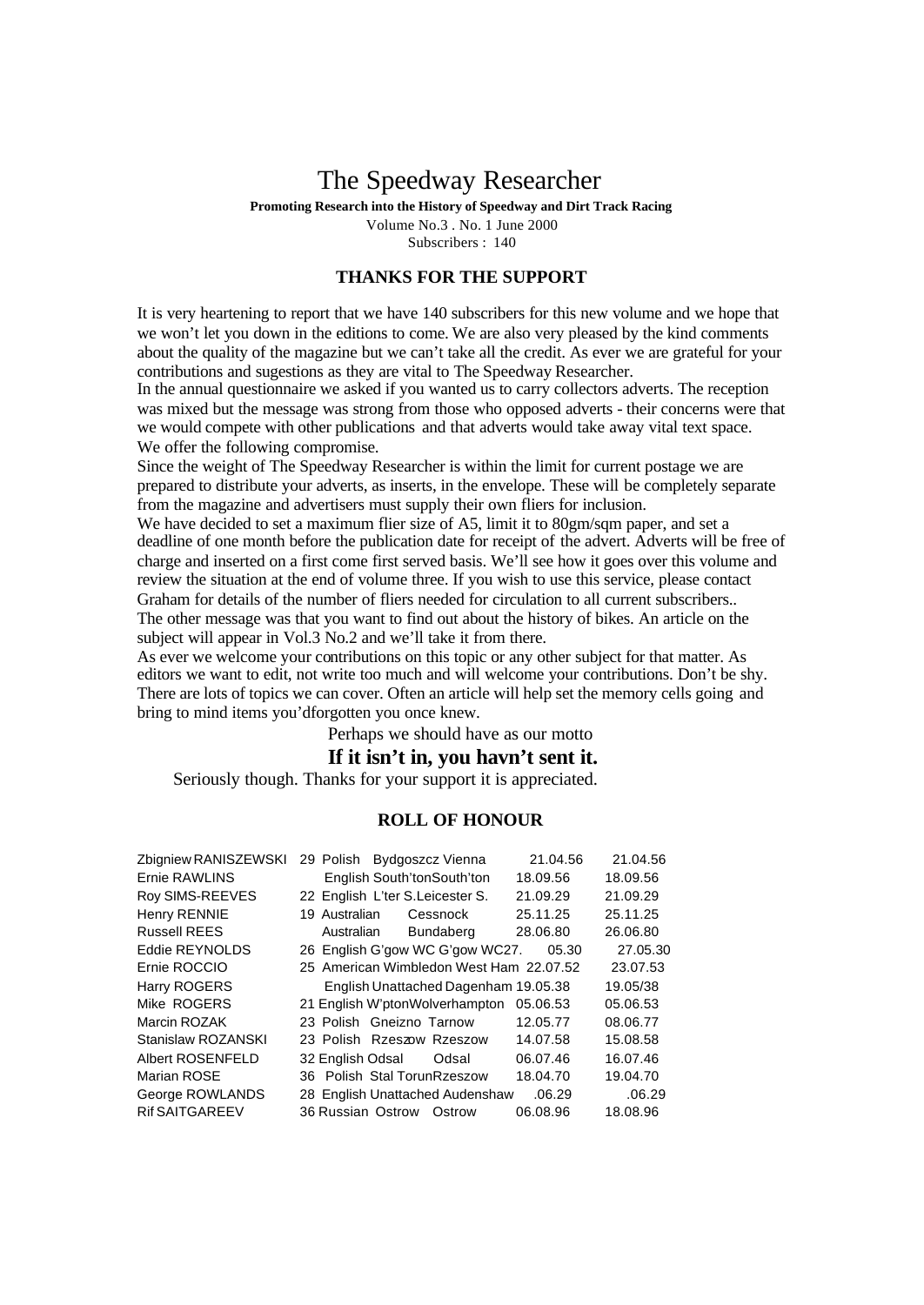| Tony SANFORD          | 30 English Exeter                           | Exeter                       | 08.09.81 | 08.09.81 |          |        |
|-----------------------|---------------------------------------------|------------------------------|----------|----------|----------|--------|
| Sigsmund SCHLAM       | Australian                                  | Perth                        |          |          | 01.11.30 |        |
| Martin SCHNEEWEIS     | Austrain                                    | Gratz                        |          |          | .09.47   |        |
| <b>Jim SERLE</b>      | Australian                                  | <b>Brisbane</b>              | 24.11.51 | 24.11.51 |          |        |
| Hans SIEGEL           | German                                      |                              |          |          |          |        |
| <b>Jack SHARPE</b>    | Australian                                  | Sydney Sp.G.                 |          | 22.10.48 | 24.10.48 |        |
| Ray SHARP             | Australian                                  | Brisbane                     | 18.09.65 | 25.09.65 |          |        |
| John SHEAD            | English                                     | Halifax Norwich              | 01.07.50 | 01.07.50 |          |        |
| <b>Stuart SHIRLEY</b> | 20 English E'mere P. Ellesmere Pt.          |                              |          | 03.12.77 | 03.12.77 |        |
| Des SIMON             | Australian                                  | <b>Brisbane</b>              | 01.12.62 | 03.12.62 |          |        |
| Erki Ali SIPPOLA      | Finland                                     | Helsinki                     |          | .06.58   |          |        |
| Christer SJOSTEN      | 31 Swedish Visby/Poole Brisbane 01.12.79    |                              |          | 08.12.79 |          |        |
| Leif SKOGLAND         | Swedish                                     | Gothenburgh                  |          |          | 24.07.51 |        |
| Jack SMITH            | 26 English Preston Preston                  |                              | 10.08.29 | 10.08.29 |          |        |
| Grzegorz SMOLINSKI    | 20 Polish Gniezno Poznan                    |                              | 12.04.87 | 21.04.87 |          |        |
| Mick SPEARS           | 19 English Long Eaton Long Eaton 25.08.83   |                              |          | 25.08.83 |          |        |
| Bogdan SPLAWSKI       | Polish Zielona G. Zielona Gora              |                              |          |          | 09.81    |        |
| Gerard STACH          | Polish Opole                                | Opole                        |          | 13.10.74 | 13.10.74 |        |
| <b>Bob STAPLES</b>    |                                             | Sydney                       |          |          |          |        |
| Ted STEVENS           | 26 Australian Plymouth St. Austell 14.04.53 |                              |          | 14.04.53 |          |        |
| Paul STEWART          | 24 Australian Un'hed Pioneer Park 10.10.98  |                              |          | 10.10.98 |          |        |
| Fred STILLEY          | Australian                                  | Wentworth 27,09.30           |          | 27.09.30 |          |        |
| Peter STIRLING        | 24 Australian                               | Adelaide                     | 17.12.65 | 27.12.65 |          |        |
| Charlie STOCKDALE     | Austraian                                   | Wayville                     | 17.11.28 | 18.11.28 |          |        |
| H.J. STOCKDALE        | Australian                                  | Penrith                      | 28.03.25 | 23.03.25 |          |        |
| John STOCKDALE        | 22 English Preston Preston                  |                              | 11.05.29 | 11.05.29 |          |        |
| Robert STOCKER        |                                             | English Unattached Rye House |          |          | .07.50   | .07.50 |
| Jerzey SUFFNER        | 21 Polish Ostrow                            | Ostrow                       | 07.09.79 | 07.09.79 |          |        |
| Konstantin SVINKIN    | Russian Lovov                               | Pinsk                        |          |          | 06.88    |        |
|                       |                                             |                              |          |          |          |        |

#### **Newspaper Information**

We continue the details of the newspapers for speedway towns held in the Colindale Newspapaer Library of the British Library. The reference numbers are ours and will be used to cross reference to other holdings of the newspapers in other libraries.

**Newport**: Tracks : **Somerton Park** and **The Haley Stadium**. 1964 - 1977 was the reign of the unusally shaped Somerton Park which was round a football pitch. The purpose built Haley Stadium which is located in an industrial estate is more recent starting in 1997 and is a model for new speedway stadia. Newspapers : (288) The South Wales Area and Monmouthshire Daily Leader 1964 - Date; (289) South Wales Argus (Football Edition) 1964 - Sept 1967; (290) South Wales Football Argus Sept 1967 - Date;

(291) Weekly Argus 1964 - date.

#### **Newport Pagnell** for **Milton Keynes**.

Newspapaer : (292) Bucks Standard and Milton Keynes Observer 1978 - Date.

**Northampton** : Tracks : **Northampton, Red House (Hannington), Earls Barton and Brafield on the Green**. Busy speedway place this. The first was a short lived venue as was the Red House venture. The third venue was a post war train ing track while Brafield, which operated in the early 1950s and again in the late 1960s, was a possible returnee in the late 1990s. Most are quite hazy ventures.

Newspapers : (293) Northampton Daily Chronicle and Evening Herald 1928 - Oct 1931; (294) Football Echo 1928 - Sept 1939; (295) The Northampton Herald 1928 - Oct 1931; (296) The Northampton Independent 1928 - Oct 1931; (297) Northampton Mercury 1928 - Oct 1931; (298) Daily Echo 1928 - Oct 1931.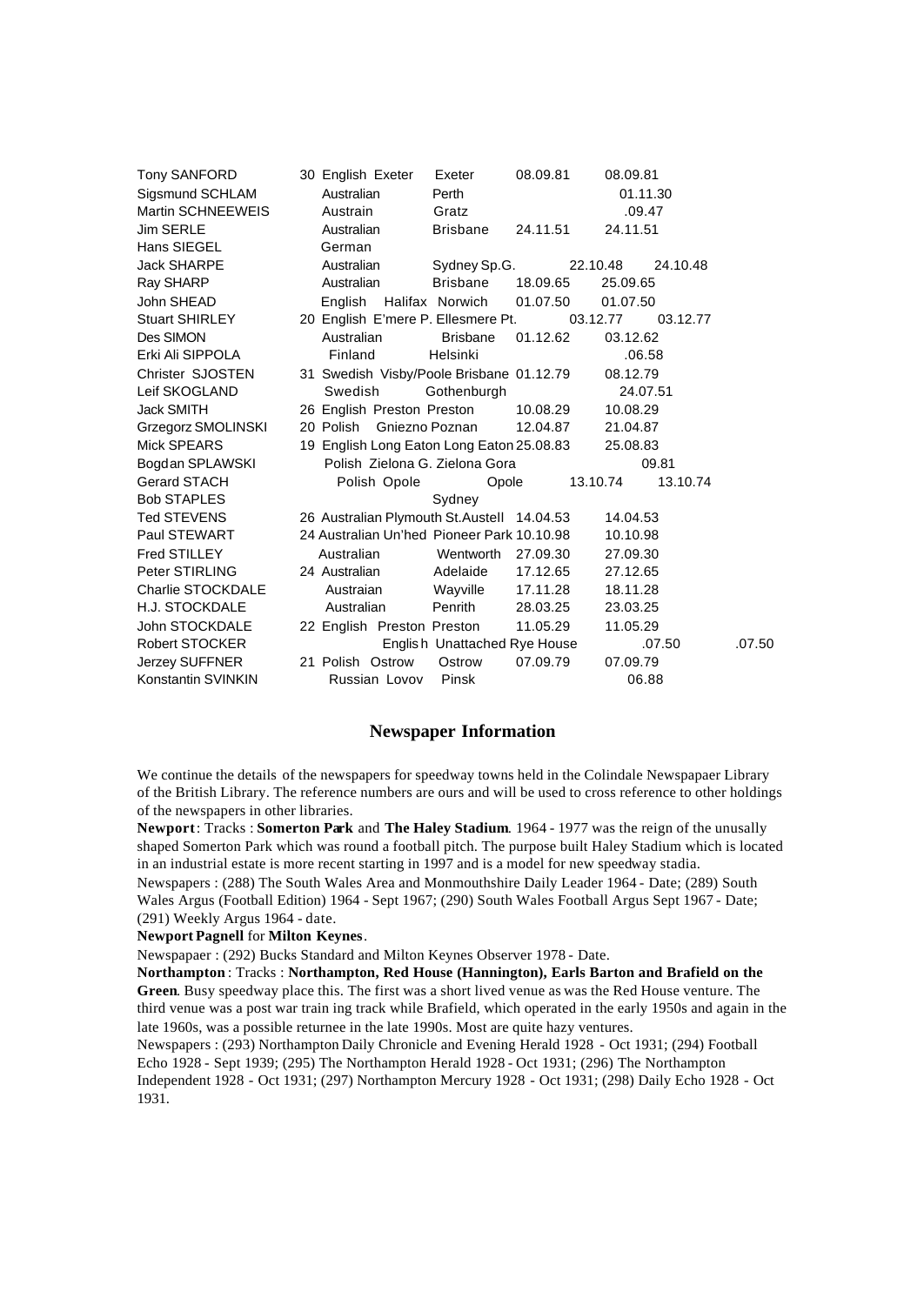**Norwich** : Tracks : **Firs Stadium and Hevingham**. The Firs has a long history but was pulled down after the 1964 season. Revivals have been resisted and Hevingham was a one meeting wonder.

Newspapers : (299) Eastern Daily Press 1928 - Date; (300) Eastern Football News 1928 - Sept 1930 & Aug 1946 - Date; (301) Norfolk Chronicle 1928 - Nov 1955; (302) The Norfolk Chronicle (County Edition) Oct 1933 - June 1939; (303) Norfolk News and Weekly Press 1928 - May 1949; (304) The Norfolk News and Norwich Mercury June 1947 - Nov 1955; (305) The Norfolk News, Norfolk Mercury and Journal Dec 1955 - Dec 1961; (306) Norwich Mercury, Norfolk News Jan 1962 - Date; (307) Norfolk News and Weekly Press (Lowestoft Edition) 1928 - Dec 1940; (308) North Norfolk News June 1949 - Nov 1955. (308) North Norfolk News June 1949 - Nov 1953; (309) North Norfolk News, The Norfolk Chronicle and Journal Dec 1955 - Date; (310) The Norwich Mercury (south Norforlk & Diss Edition) Jan 1932 - May 1949; (311) South Norforlk News & Diss Mercury Oct 1953 - Nov 1955; (312) South Norforlk News, Diss Mercury and Journal Dec 1955 - Date.

**Nottingham** : Tracks : **Trent Lane**. A pre war venture from 1929 to 1938. (Post war Nottingham was Long Eaton.) May also carry **Long Eaton** information

Newspapers : (31 3) Nottingham Advertiser & Bullwell Local News 1929 - Sepr 1930; (314) Nottingham Advertiser, Bullwell Local News and Echo Oct 1930 -April 1933; (315) Nottingham and Arnold News & Echo May 1930 - Date; (316) The Football news 1928 - Sept 1939; (317) The Football Post 1928 - Sept 1939; (318) Football Post & News Aug 1963 - Date; (319) The Midland Sporting Gazette 1928 - Nov 1961; (320) Nottingham Announcer April - Nov 1932; (321) Nottingham **3** Journal 1928 - Sept 1953; (322) The Nottingham Guardian 1928 - Sept 1953; (323) Nottingham Evening News 1928 - Oct 1948; (324) The Nottingham Evening Post 1928 - July 1963; (325) The Nottingham Guardian and Midland

Counties Advertiser 1928 - Dec 1969; (326) South Notts Echo 1928 - Date.

**Oldham** : Track : No name known possibly about 1930 ish. Some carry Rochdale information and possibly other obscure information.

Newspapers : (327) Green Final, Oldham Chronicle Sports Edition 1928 - Date; (328) Oldham Chronicle 1928 - 1939.

**Oxford** : Track : **Cowley**. Started about 1938but there may be more ancient action.

Newspapers : (328) East Oxfordshire Advertiser April 1971 - Date; (329) Oxford Mail Dec 1928 - Date; (330) The Oxford Times and Midlands Counties Advertiser 1928 - Date; (331) Sports Mail Jan 1955 - date. **Peterborough**: Track : **Alwalton**. This venue dates from 1970. Other possible venue at Fengate which may be a grass track.

Newspapers : (332) Motor Cycle News Nov 1955 - date; (333) Peterborough Standard May 1931 - date; (334) Peterborough Citizen and Advertiser May 1946 - date.

**Plymouth** : Track : **Pennycross**. A long lived venue now a site for a school.

Newspapers : (335) Plymouth Herald 1928 - Sept 1939 & Aug 1946 - date; (336) Plymouth Post Jan 1970 date; (337) Sports Post 1928 - Dec 1936; (338) Western Evening Herald & Western Evening News 1928 date; (339) Cornish Evening Herald July 1944 - Dec 1954; (340) Western Evening Herald & Western Evening News (Cornwall Edition) Jan 1953 - date; (341) Western Independent 1928 - Feb 1960; (341) The Independent March 1960 - date; (342) The Western News 1928 - Oct 1939.

**Pontypridd** : Track : **Taff Vale Park**. An early Welsh venue 1929 onwards for a short spell. Still quite a hazy venue which needs some work done. Also try South Wales Echo.

Newspapers : (343) Glamorgan Free Press & Rhondda Leader 1929 - Nov 1929; (345) Free Press &

Rhondda Leader Dec 1929 - Feb 1944; (346) The Rhondda Gazette 1929 - Feb 1944; (347) Pontypridd Observer Dec 1928 - Feb 1944; (348) Rhondda Fach Gazette 1929 - Feb 1944.

**Poole** : Track :**Poole Stadium**. The track opened in 1948 and has run since then.

Newspaper : (349) Poole and Dorsetshire Herald 1948 - date.

**Portsmouth** : Tracks : **Copnor** and **Tipne**r. Both pre war venues in the city. Both are somewhat hazy venues.

Newspapers : (350) The Evening News 1928 - Jan 1959; (351) The Football Mail 1928 - Aug 1939.

**Preston** : Track : **Farringdon Park**. A track being chronicled by Graham Fraser. Some possibility that a track operated at A**cregate Dog Track** circa 1937.

Newspapers : (352) The Lancashire Daily Post 1928 - date; (353) The Preston Herald 1928 - Dec 1964. Also Northern Daily Telegraph (Blackburn)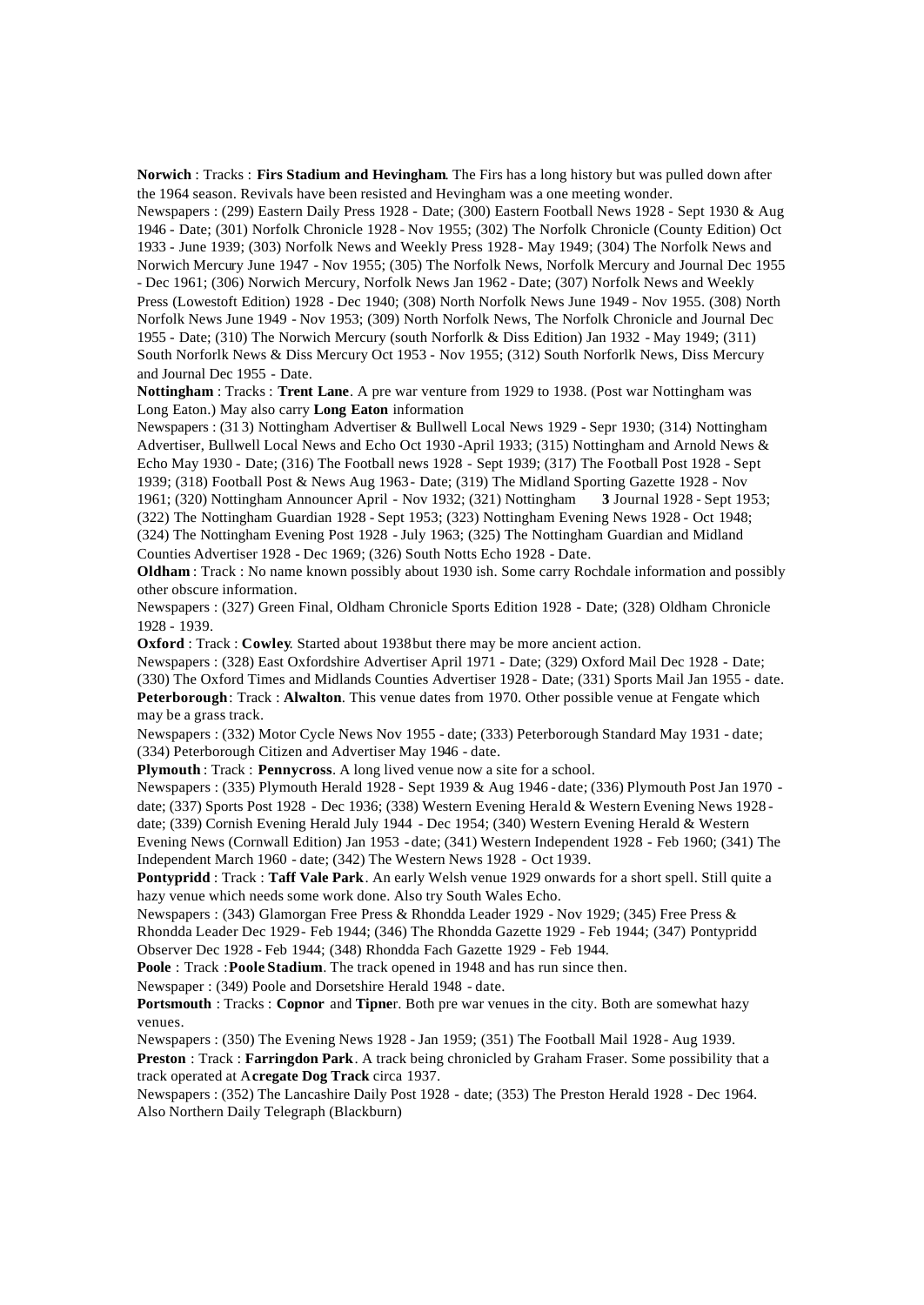**Pudsey** : Track : **Post Hill**. Another odd ball venue at the foot of a famous hill climb track. Ran 8 known events in 1928 and programmes have also turned up. Also see Leeds and Bradford newspapers. Newspapers : (354) Pudsey and Stanningley News 1928 -Jan 1949; (355) Pudsey Advertiser and Stanningley and Farsley Times 1928 - Sept 1932. **4** 

#### **Track Record Update**

Further extracts from **John Jarvis'**excellent record system.

CRADLEY HEATH : Dudley Wood Sports Stadium, Dudleywood Road, Dudley, West Midlands, DY2 0DH. Track Length : 367 yards. 1st Meeting : 21st June 1947. Nicknames : Cubs, Heathens, United. Years of Operation : 1947 - 48 - National League Division Three; 1947 - 52 - National League Division Two; 1959 - Open; 1960 - 64 - Provincial League; 1965 - 67 - British League; 1968 - 74 - British League Division One; 1975 - 90 - British League; 1991 - 94 - British League Division One; 1995 - Premier League. The track was closed at the end of 1995 and demolished with a view to redevelopment for housing. The fight to save the site is still ongoing. Let's hope Cradley Heath does not die. (U.)

CRAYFORD : Greyhound Stadium, Stadium Road, Crayford, Kent,DA1 4HR. Track Length : 300 yards 1968 - 69; 265 yards 1970 onwards. 1st Meeting : 21st April 1930 (Grass Speedway). Years of Operation. (1930 Grass Speedway); 1931 - Amateur Open; 1935 - 37 - Amateur Open; 1968 - 70 - British League Division Two; 1975 - 76 - New National League; 1977 - 83 - National League. Team transferred to Hackney for 1984. Site redeveloped as greyhound stadium and still in use. (U.)

CREWE : British Railway Sports Ground, Earle Street, Crewe, Cheshire.

Track length 470 yards (1969 - 70); 430 yards (1971 - 75). 1st Meeting :

Years of Operation : 1929 - 32 - Open; 1969 - 74 - British League Division Two; 1975 - New National League; 1976 - 77 - Open and Training; 1978 - 79 - Training; 1980 - Sidecar Speedway. Was used for stock cars up to 1993. Site, which was owned by British Rail was subsequently redeveloped for a supermarket. (U.)

(CREWE ALEXANDRA - There is a suggestion that Crewe Alexandra's football ground was used for unlicensed speedway in 1930. This could be the above stadium as it appears Crewe Alexandra had a bit of a nomadic existance in this era. As ever, if anyone can shed some light on this, please tell us your information.)

CRYSTAL PALACE : Crystal Palace Grounds, Sydenham, London. Track Length : 441 yards (1928); 449 yards (1929). 1st Meeting : 19th May 1928. Years of Operation : 1928 - Open; 1929 - 31 - Southern League; 1932 - 33 - National League; 1936 - 38 - Open; 1939 - National League Division Two; 1940 - Open. Attempts to revive in post war era failed.

DAGENHAM : Ripple Road, Dagenham, Essex. Track Length : 320 yards. 1st Meeting : ?. Years of Operation : 1932 - 1937 - Open. 1938 Inter Club Speedway League. 1939 - Open; 1946 - Open; 1947 - Training. According to Terry Stone, half of the track was left and he used the half for practice runs. The site of the track was later to become a car park at Dagenham Dog Track and is now part of a cold store complex. (U

EARL'S BARTON : Greyhound Stadium, Earl's Barton, Nr Northampton.

Track Length : 280 yards. 1st Meeting : None. Years of Operation : (1947 Grass track); 1949 - 1950 - Open; 1951 - 53 - Training; 1957 - Training.Site now used as cricket pitch.

EASTBOURNE : Arlington Stadium, Polegate, Nr Eastbourne. Track Length : 342 yards 352 yards (1937 - 1947). 1st Meeting : not known. Years of Operation : 1928 - 31 - Open; 1932 - 37 - Amateur Open; 1938 - Inter Club Speedway League; 1939 - Amateur Open; 1946 - Open; 1947 - National league Division Three; 1948 - 53 - Amateur Open; 1954 - 57 - Southern League; 1958 - Open, 1959 - Southern Area League; 1960 - 63 - Open; 1964 - Metropolitan League; 1965 - Training; 1969 - 74 British League Division Two; 1975 - 76 - New National League; 1977 - 78 -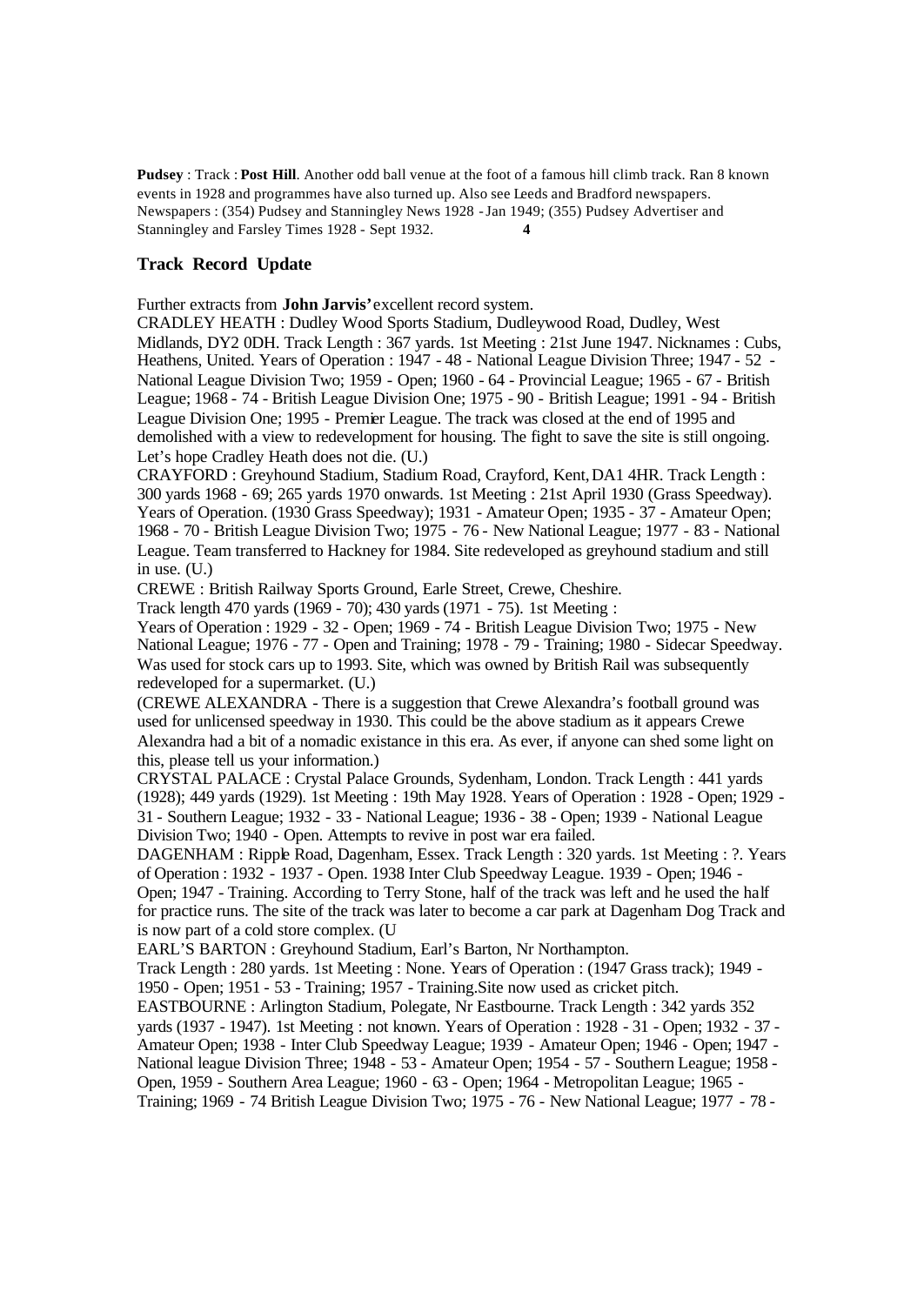National League; 1979 - 84 - British League; 1985 - 90 - National League; 1991 - 94 - British League Division One; 1995 - 96 - Premier League; 1997 - 99 - Elite League. (U.)

EASTBOURNE : Training Track at Arlington Stadium. Track Length : 185 yards. 1st Meeting : Not Known. Years of Operation : 1981- 82 - Training; 1983 - 89 - Open & Training; 1990 - 99 - Training. Schoolboy training venue. (U.)

EDINBURGH : Craigmiller Trotting Track. Now demolished the track has been used for unsupervised training in the 1950s and the 1970s.

EDINBURGH : Gyle Trotting Track, Glasgow Road, Corstorphine, Edinburgh. Track Length : 320 yards. 1st Meeting : Training started 14th December 1968. Years of Operation : 1968 - 70 - Training. Now site of Royal Scot Hotel. (U.)

EDINBURGH : Marine Gardens, Seafield Road, Portobello, Edinburgh. Track Length : 440 yards. 1st Meeting : 19th May 1928. Years of Operation : 1928 - 29 - Open; 1930 - Northern League; 1931 - Open; 1938 - Open; 1939 - ACU Northern Trophy; 1953 - Training. Read the History of this track in A History of Edinburgh Speedway : Part 1, The Marine Gardens Years. (U.)

EDINBURGH : Old Meadowbank Stadium, Clockmill Road, Edinburgh. Trcak Length : 368 yards reduced to 363 yards. 1st Meeting : 17th April 1948. Years of Operation : 1948 - 53 - National League Division Two; 1954 - National League Division Two - Resigned; 1957 - Training; 1959 - Open; 1960 - 64 Provincial League; 1965 -67 - British League. Original stadium on site dates to before war. Redeveloped after war and track built 1948. Half of site covered by Meadowbank Sports Cente and half by all weather playing pitch. The Commonwealth Game Stadium built on site of the former running track called New Meadowbank. Sadly missed !!!!!!! EDINBURGH : Powderhall Stadium, Beaverhall Road, Edinburgh, EH7 4JE. Track Length : 335 yards. 1st Meeting : 15th April 1977. Years of Operation : 1977 - 90 - National League; 1991 - 94 - British League Division Two; 1995 - Premier League. Site inside greyhound track which was built in 1927. Mooted for speedway many times but GRA not keen until financial problems forced them to look to other income. Stadium demolished after outline planning permission for housing and office use in 1997. Attempts to gain full permission still having problems. (U.) EDINBURGH : Stenhouse Greyhound Stadium, Stenhouse, Edinburgh. Was both greyhound stadium before war. Used for a demonstration event in 1935 but nothing came of it. Described in comtemporary item as pony track - location confirmed by authoritative source. Proposed second track for Edinburgh 1949 but licence refused by Speedway Control Board. Site redeveloped some years ago. (N.)

ELLESMERE PORT : Thornton Road Stadium. Ellesmere Port, Cheshire.

Track Length : 423 yards. 1st Meeting : 28th March 1972. Years of Operation : 1971 - Demonstration; 1972 - 74 - British League Division Two; 1975 - 76 - New National League; 1977 - 82 - National League; 1985 - National League. Greyhound track now on site of track. (U.) ESSINGTON : Essington Hall Farm. Years of Operation : 1951 - 52 - Training. (N.) EXETER : Alphington. Marsh Barton Stadium, Alphin Brook Lane, Exeter. Track Length : 250 yards later 333 yards. 1st Meeting : 5th July 1945. Years of Operation : 1945 - Open. 1948 - 51 - Training. Now site of warehouse. (U.)

EXETER : County Grround Sports Stadium, Church Road, St.Thomas, Exeter. Track Length : 420 yards (1929), 417 yards (1930), 443 yards (1948 & 1969). 1st Meeting : 9th March 1929. Years of Operation : 1929 - 1931 - Open; 1934 - Open; 1947 - 51 - National League Division Three; 1952 - 53 - Southern League; 1954 - 55 - National League Division Two; 1957 - 58 - Open; 1960 - Open; 1961 - 64 - Provincial League; 1965 - 67 - British League; 1968 - 74 British league Division One; 1975 - 79 - British League; 1980 - 83 - National League; 1984 - British League; 1985 - 90 - National League; 1991 - 94 - British League Division Two; 1995 - 99 Premier League and Amateur League. (U).

EXETER : Exwick Fields, Behind Thatched House, Inn. Track Length : 360 yards. 1st Meeting : 21st May 1945. Year of Operation : 1945. Staged only one meeting. (U.)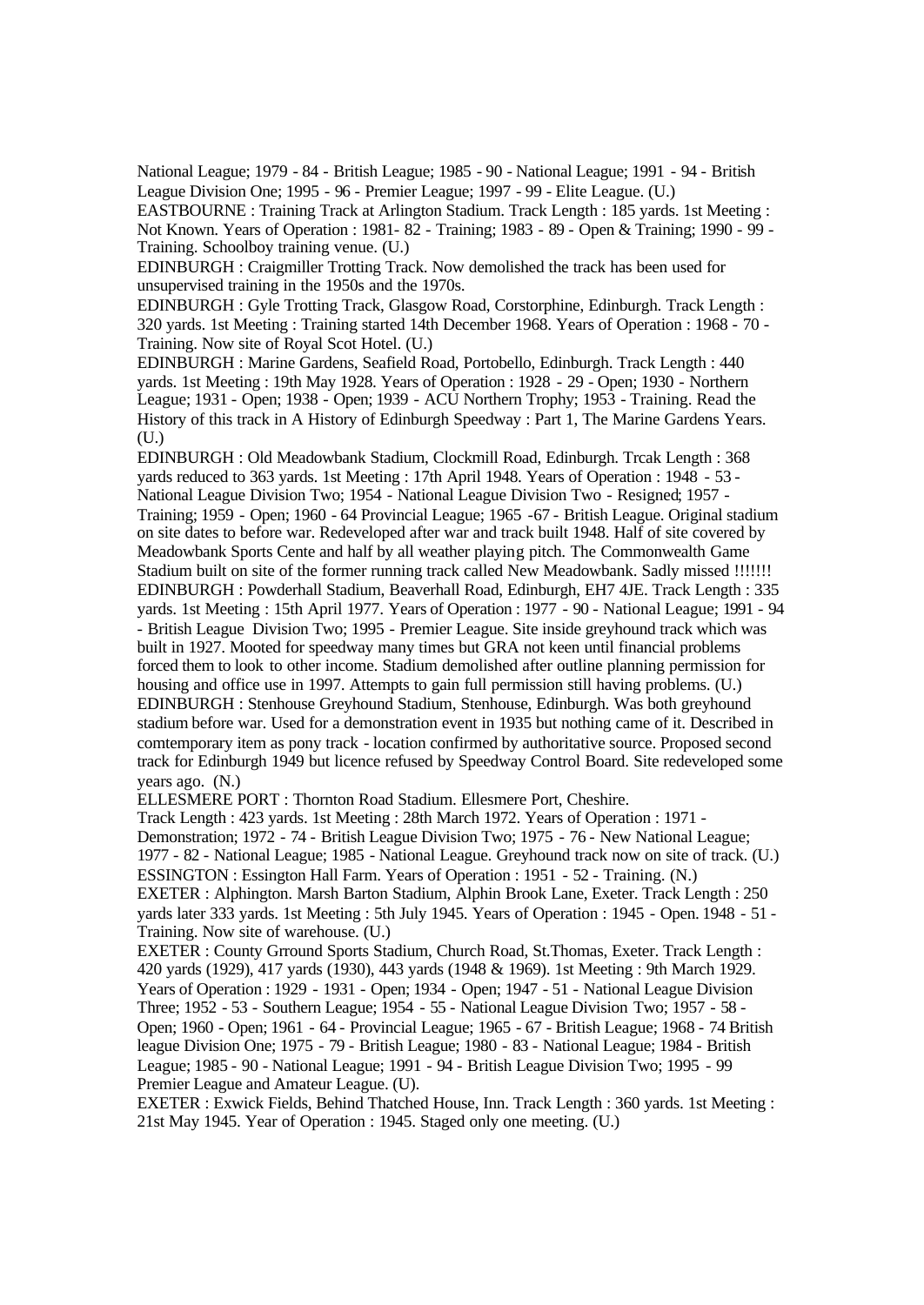EXETER : Haldon Racecourse, A38 at Kennford. Long Track Venue. Track Length : 880 yards. 1st Meeting : 8th October 1978. Years of Operation : 1978 - 80 - Long Track on speedway type surface. (N.)

EXETER : Haldon Racecourse. Track Length : 300 metres. 1st Meeting : 29th October 1978. Years of Operation : 1978 - 80 - Training. (N.)

EXETER : Peamore. Track Length : Not Known. 1st Meeting : Not Known. Years of Operation : 1950 - 51 - Training. Site now occupied by Frank Tucher (Commercial) Ltd. (U.)

## **SPROUTS - SOME EARLY INFO**

In June 1928 Motorcycling was telling its readers "Eight years ago Sprouts, or Lloyd Elder began motorcycle racing on an Indian machine on dirt tracks at Fresno, California U.S.A. He also took part in hill-climbs, and it was not long before he was recognised as America's champion hillclimber - this, however, was on a Harley Davidson. The next step was on a board track at Beverley Hills, Los Angeles, U.S.A. This track is one mile in circumference, and Elder used to lap it consistently at 103.5 miles per hour. Later he decided to cross to Australia to ride on dirt tracks there, and he supported the activities at Sydney on a third-mile track riding Rudge-Whitworth, Indian and A.J.S. machines with considerable success.At Sydney he won the Golden Helmet three times on dirt tracks and five times on the concrete track at Maroubra, which is fivesixths of a mile in circumference. The track record for Maroubra is 103 m.p.h. and is held by Spencer Stratton (who incidentally is with Dirt Track Speedways Ltd.); Elder's best time was 100 m.p.h. on a 500cc Indian, while Spencer Stratton's record was on a 1000cc class. Sprouts is 23 years of age, he rides a Douglas, is an excellent mechanic, is one of the Directors of Dirt Track Speedways Ltd., and is quite one of the most popular of the visiting broadsiders in this country."

## **The Other Swindon The First Season of Swindon (Gorse Hill) Autodrome**

In the pioneer days of Dirt Track racing in Britain, when tracks were opening the length and breadth of the country, Swindon wasn't left out and its speedway was built in Gorse Hill suburb of this Wiltshire railway town. Unlike most speedway tracks which were fitted into greyhound, football or rugby stadia, this was built from scratch on a large tract of meadow behind the Duke of Edinburgh pub in Crickdale Road.

The promoting company was the Swindon Sports Club Ltd. under the control of Mr W. Hobbs. In the summer of 1928, 5,000 tons of ash, chalk and earth plus a mile of fencing (including sprung fencing around the track!) were put in place to create an enclosed stadium with a 356 yard track. The stadium had car parking facilities for 3,000 cars, a phenomenal number in those days. The total cost of construction was put at between two thousand and two thousand five hundred pounds.

According to the local press it was the Company's intention to let other sports use the stadium such as football and tennis. Whether this ever happened is doubtful.

The Swindon Autodrome, as it was named, was officially opened on Saturday August 6th 1928. Spectators watched from a raised embankment and enclosure. The announcer and timekeeper operated from a box in the centre of the enclosure. Competitors prepared in a paddock to the rear of the enclosure.

The promotion appeared determined to cash in on the growing popularity of the sport and to find their own stars. They employed a trainer to encourage new riders into the sport.

One pioneer, Bert Hamblin, recalled riding at Gorse Hill in the early days and remembered that the track was very deep because, once when his engine stalled, he got off his machine and it remained standing upright!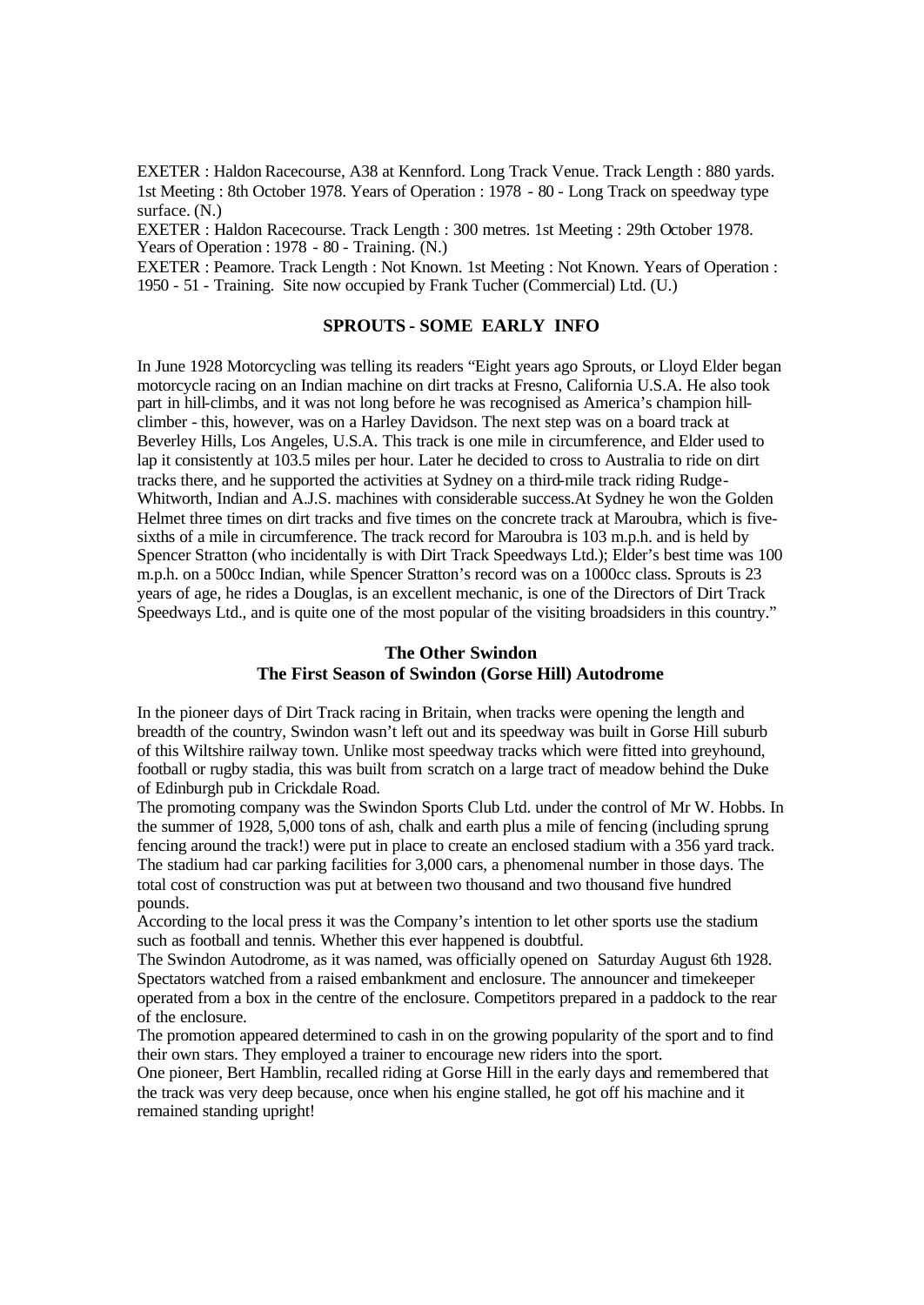The events staged in 1928 were all open meetings. They featured mainly club men who were identified by their distinctive coloured jerseys.

The opening meeting featured a match race between Swindon clubmen H Kemble riding a 500cc Radco (Rudge?) and R. Horrey on a 500 cc O.F.C. (OEC?) which was won by the former in 1 min 47 secs for 4 laps. The main events were the 350cc Swindon Scratch Race won by G Harman on a £50cc O.K. Supreme and the same rider won the 500cc Gorse Hill Scratch Race on the same machine.

A total of 12 meetings were staged between the beginning of August and Mid - October 1928. The formula remained almost constant with Scratch, Handicap and Sidecar racing events.

The final meeting of saw the track record lowered to 80.2 by T R Wainwright of Thatcham. The promotion did start to attract up and coming riders like Percy Rye (Claude's brother) from across the south of England but "star" names and foreign riders never featured. It seemed to be the case of sticking with motorcycle club riders who fancied their chances at the new sport of dirt track racing. Despite the lack of star names the attraction of "broadsiding" was sufficient to attract crowds of between 4 and 5 thousand.

This club based approach is by no means unusual and the role of the motor cycle club is another worthy of some research.

There are reports in various publications of dirt track racing taking place at the Autodrome in 1929 and 1930. However, for what reason best known ly to the editors of the local press, a random search has not traced any reports.

As always The Speedway Researcher would be happy to add to the Gorse Hill story if such exists. There are no contemporary records of the track on Ordnance Survey maps and in all likelihood the track lies beneath housing. The pub, however, remains. Unfortunately none of the locals are old enough to have visited Gorse Hill's speedway. **Graham Fraser**

**Robert Bamford** has published a booklet on Swindon Gorse Hill. Available from Robert directly.

#### **Bike Bits**

Our mention about the lack of articles on bikes has produced a good response and we are happy to be able to announce that we have a great article from **Chris Byles** which we will publish starting in the next edition of The Researcher.

**Norman Best** has sent us some interesting material he has received from **Allan Batt**in New Zealand. The material is extracted from a magazine called The Harley-Davidson Enthusiast and is dated 1933 and 1934. It features articles about dirt track Harleys and includes some very good quality photographs.

An article on Night Speedway from November 1934 features photographs of New Cross rider Goldie (Godwin) Restall and Benny Kaufman who also raced in the UK before the war. According to the Harley magazine these two were the best riders on show in the east coast. Also from the article it seems that Goldie had a relative, Bill Restall, racing on the same circuits. The photographs don't make it clear what type of machine these guys were using and it may be that the Harley Davidson speedway pedigree is a bit longer that we think. Harleys were, and probably still are, used on the big American flat tracks.

## **THREADS AND YARNS**

There have been some odd speedway trophies over the years. Leeds once presented a bit of armour. However, the oddest must be that reported in Motorcycling in 1928 - A pair of silk stocks belonging to an actress called Miss Mai Bacon. Seems the International Speedways lads grabbed them on a visit to the Prices Theatre and Mai agreed to their being raced for at White City.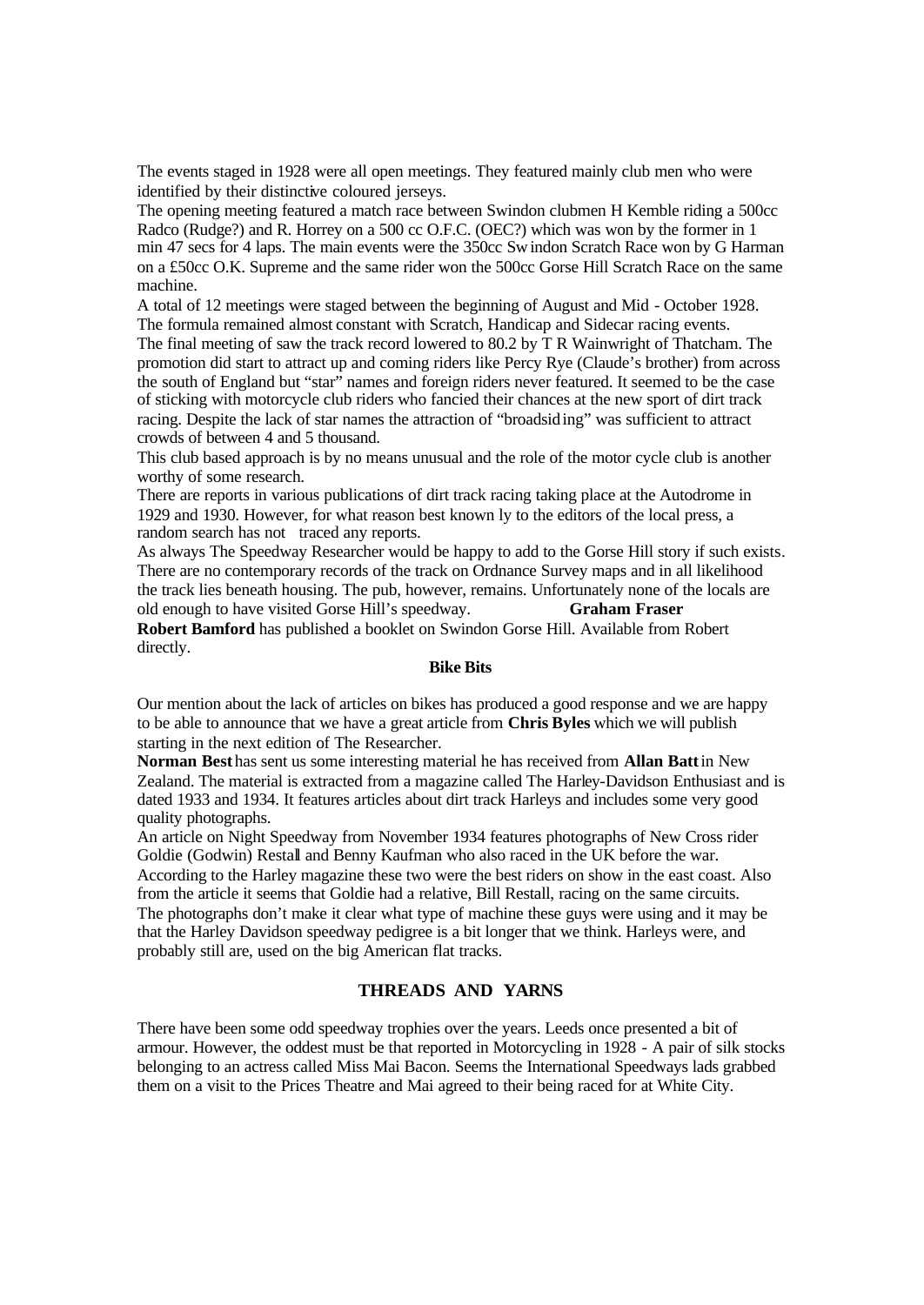Who was the tallest speedway rider ? We'll open the bidding at 6ft 9 ins with Newcastle Gosforth's Harry Huntley. Can anyone better that ? Who was the shortest - ignoring schoolboys - ? Any offers ?

Buzz Hibberd created a bit of a stir in 1929 when he turned up at the track at Southampton with a pair of leathers secured by zip fasteners. Imagine not using good old fashioned buttons. Blackpool made the claim in 1928 to have the youngest rider. He was called Stanley Bryden of Leeds and was all of 14 years old. Claimed to be a pupil at West Leeds High School he reportedly had raced at Post Hill, Leeds Club Speedway and Pontefract. Post Hill staged 8 speedway meetings in 1928 - Leeds Club Speedway was a grass track but what was Pontefract ? In 1930 there was a concerted effort to turn the clock back, re-introduce the Douglas, and to cut down speeds. The aim, to increase thrills. A few tracks tried out a Douglas only meeting and prepared a deep track. This did not deter the Rudge owners from turning up but they found things tough. Four valvers caused troubles even in those days ! (To be fair the Douglas was a four valver - 2 valves per cylinder. The standard Douglas was shortened by three inches in 1930 but it really didn't improve it's competitiveness. There was even talk of uprating the Douglas to 600cc to make them competitive but that came to nothing. The original Douglas had been 600cc and had to be reduced to comply with the 500cc target. The large, heavily cleated back tyre some riders fitted to their Dougies gave them a bit more edge but not enough for the slicker tracks. As recently as 1999 now and the tale concerns a certain northern based referee who complained to the clerk of the course that he could not see out of the referee's box. Acting on the referee's request the clerk of the course collected a bucket of soapy water and trudged back to the pits where he offered the bucket, contents and cloths to the man in charge. The home promoter, bemused by this ritual, inquired why washing up kit had appeared in the pits and was told about the referee's concerns. In attempt to resolve the problem the promoter removed the referee's spectacles, shook them about in the soapy water and returned them, dripping and soapy to the referee's nose. Thankfully the referee saw the, albeit suddsy, funny side of the incident.

#### **Tales From Past Publications**

In Vol 1 No. 4 we told of books by Peter Stuart Westwood. Two other titles in the series were "Wheels of Fortune" and "Junie." Like those featured in the last edition, these were published in 1975 by Oliver & Boyd. The Edinburgh phone book suggests that the publishers no longer exist. Maybe these books are still in use in a school near you.

Did you know "veteran" (sorry Brian) racer Brian Bassett is pictured on his Rudge in action at Peterborough in a Heinemann Maths Book? Brian regularly races a Jim Gregory Douglas and his own Rudge at vintage events and was last seen on Ivor Thomas' OEC duplex (not centre hub) steering JAP at the Peterborough BMF Spring Rally 1999.

## **GLASGOW NELSON**

If you look for the Glasgow Nelson track on the Ordnance Survey maps of about 1930 you must look for the stadium in Camlachie Street in Glasgow's East End, almost immediately north of Celtic Park, called The Olympic Stadium.

This 486 yard per lap trotting track is the pioneer Scottish venture which was organised by its own Motor Cycle Club - The Glasgow Nelson Motor Cycle Dirt Track Club. They read about the new sport and, in the space of three weeks had formed the club, found their venue and staged their first practice cum demonstration event.

The club staged four practice events 11th, 18th and 25th March and 1st April then opend for business on the afternoon of Easter Monday, 9th April 1928. The opener featured 250cc solo event won by Tom Shearer, 350cc solo eventwon by J.C. Allan, 600cc solo event won by Harry Potts and Sidecars event won by Peter Coia. The winners received a cash prize and gold medals.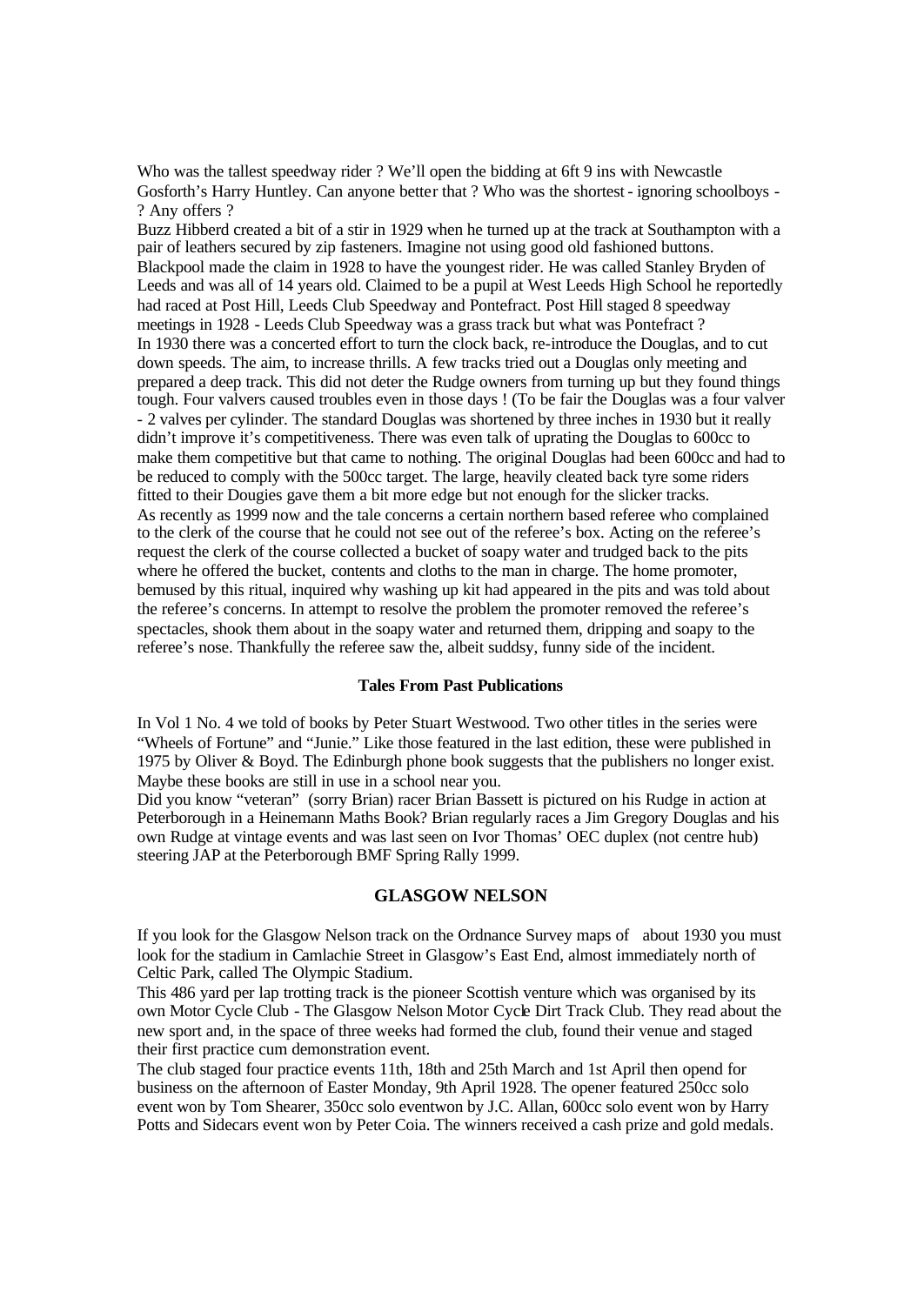Four other metings were staged 21st and 27th April, 4th May and 11th May and then ran one meeting at White City on 29th June. They introduced Norrie Isbister, Jimmy and George Pinkerton, Bill Dickie, Jimmy Valente, George Cumming, Andy Marr, Peter Coia and Allan Campbell, all of whom were regulars in the pioneer days in Scotland, to the sport. Chris Hughes. an early Liverpool star, started at Nelson.

The track was board hard and skids were induced using brakes. It had a post and rail inner fence like Greenford and Blackpool Trotting Tracks and an upright railway sleeper outer fence. Thankfully the outer fence was rotten as a sidecar crew who crashed into it found out.

A few programmes have survived and they are approximately half A4 size printed on card with effectively four pages. The cover design is quite bland and the back page carries a set of racing rules. The local Glasgow newspapers did carry results but you have to shop around to get a comprehensive set of results. Full details will be published in the book on Glasgow's Pre -War Speedways (1928 - 1940) which is currently in preparation.

The track flickered briefly to life in 1932 and staged at least one, if not two, meetings using the riders who were known as "The Blantyre Crowd" at White City. They operated the track in Motherwell that year under the Lanarkshire Speedways Ltd banner. The second meeting was organised for a week later, 23rd May, and advertised in The Daily Record and Mail, but no information has been found about it.

Glasgow Nelson must have been a fun venue. The maps show an very odd shaped track - bends of different radii and the name has given the owner - Mr Nelson - a spot in speedway history. **Jim Henry**

# **Speedway Racing in 1929**

Speedway racing had taken hold in 1928 and tracks had continued to open all over the country, in most cases generating profits to promoters and plenty of loose change for erstwhile amateur club motor cyclists. At the start of the new season 1929, the track owners formed an association and decided that some sembalnce of communal organisation be instituted in order to lessen the aura of circus entertainment and to present a serious and creditable professional sport.

To this end team racing, the creation of leagues wassuggested by Jimmy Baxter, one of the forenost promoters. It was cautiously accepted by a number of tracks, albeit, in some cases, as a programme filler rather than the main event. In view of the travelling involved two regional leagues were agreed upon.

The Northern or English league included most of the tracks in the northern counties of England. The Southern League encompassed the Midlands, London and South Eastern clubs. Tracks in Scotland, the West of England and Wales declined to enter, electing to carry on with the familiar 1928 programme format. Later in the season some challenge matches against league teams were, however, undertaken at some of these venues.

In order to ensure even team strengths, star rated riders, which included the top overseas men and some of the better British lads, were not permitted to ride for the league teams. This embargo was partly lifted half way through the season in respect of the Britons but the star overseas riders were still barred from the league teams.

Numbers were allocated to riders and displayed on their machines; red for the top stars and black for the remainder. However, the number one was not used.

Clubs adopted team colours in the Southern League. These have been detailed in a previous Researcher.

In addition to bibs the riders also wore sleeves in the team colours on their forearms. Unlike today the home team wore red and white helmets while the visitors wore blue and plain yellow. The yellow and black helmet colour was not adopted until after World war Two. (Orginally as circles and later as quarters - Eds.)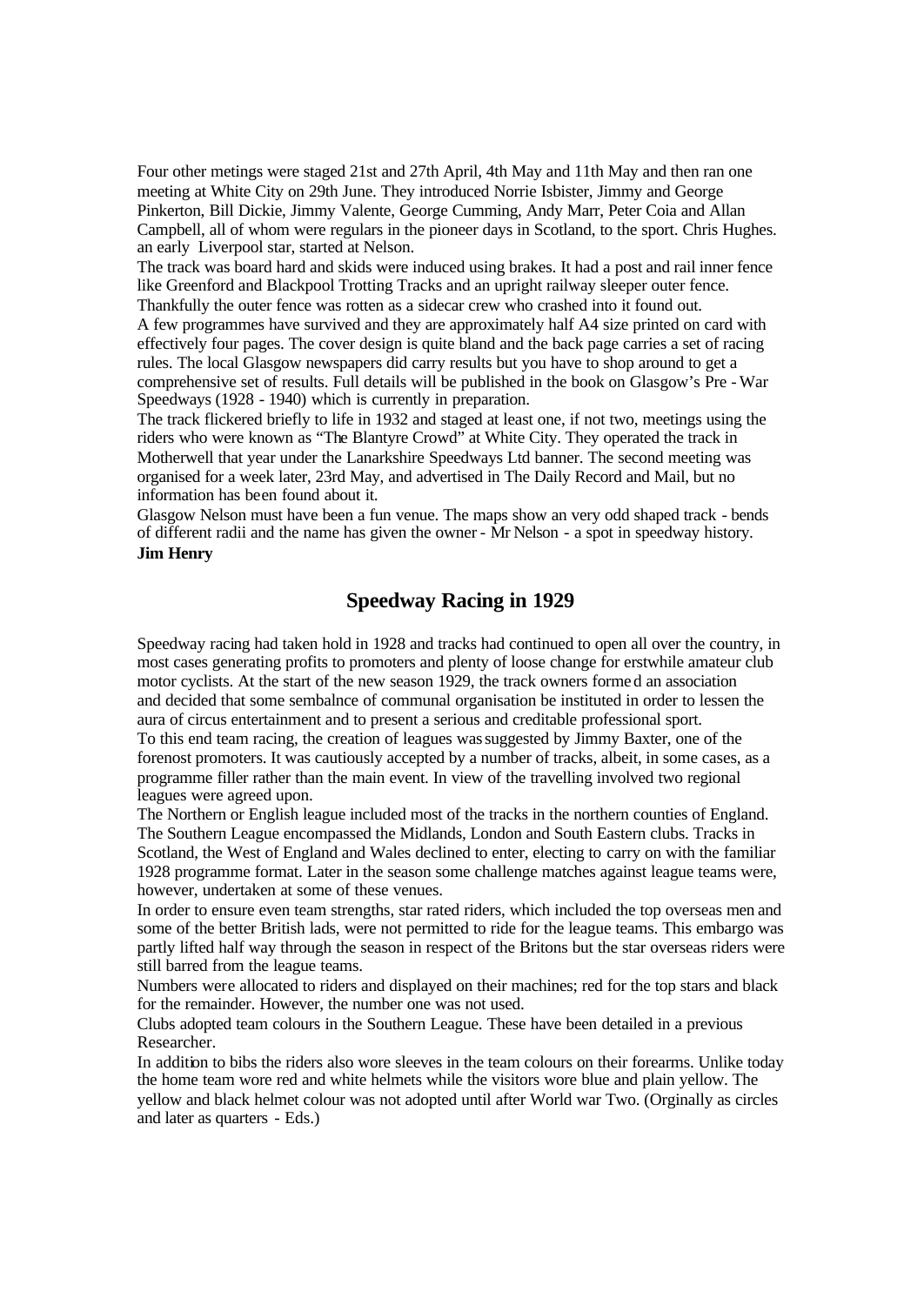The Southern League commenced in May using rolling starts and a 4 - 2 - 1 scoring system. Initially the matches comprised six a side and six heats subsequently changing to nine heats and a 3 - 2 - 1 scoring system. Hall Green, Birmingham dropped out of the league when these changes were introduced at a point when they had won five out of seven matches.

Stamford Bridge were the eventual league champions, helped somewhat by home advantage where, due to the very narrow track, only standing starts were permitted in races with more than two riders. The track was widened for the 1930 season.

As with the Southern counterparts the Northern League adopted 4 - 2 - 1 scoring, but the first few matches were limited to four a side and four heats. This format was subsequently changed to six a side plus two reserves and match formats extended to nine heats. The scoring system was not With the exception of the aforementioned Hall Green, all the Southern League tracks completed their fixtures but in the north, as we have seen from the league tables compiled by Trevor James and the results grid in another recent Researcher, things were less stable.

Bolton rode only one match which they won. Hanley (Stoke) took over Bolton's fixtures but, after losing four matches on the trot, decided to pack it in. Burnley folded in July notwithstanding they had a very strong team. Belle Vue resigned in July having won six out of ten matches and Warrington were expelled from the league in September.

In September both Liverpool and Belle Vue withdrew from the Northern Dirt Track Owners' Association. The Association retaliated by banning all riders from these two tracks from their venues and vice-versa.

Meanwhile White City Manchester opted out of the league at a time when they were sitting at the top of the table having won 19 matches out of 21 completed. Leeds, as the highest placed surviving club, were declared the champions with Preston runners-up.

The Northern League teams also competed in a Knock Out Cup and the scores for this tournament were featured in a recent Researcher. Preston won beating Halifax over two legs. The "Halifax" leg was staged at Sheffield because the Thrum Hall track in Halifax was not considered to be sufficiently up market to stage such a prestigious event.

The principal indvidual competition was the "Star" championship. This isanother event covered in a recent Researcher.

Wembley warrant a separate mention. A.J. Elvin, the Wembley supremo was prsuaded to run speedway at the Empire Stadium, but because of the late opening of the track, an annual occurence due to the F.A. Cup Final, only a scratch team could be recruited. However, J. S. Hoskins was appointed manager and quickly looked to the north to strengthen his team. He came up with two first class riders in Harry Whitfield and Jack Ormston. Both these lads came from the north-east of England. From a shaky start, the team improved to finish in fifth place in the league. At the end of the season, following trials given to an number of northeners, Wembley recruited George Greenwood, Arthur Atkinson and Norman Evans. The nucleus of the mighty Wembley Lions was thus in place ready for the 1930 and subsequent seasons.

At the end of 1929 the ACU recognised sixty four tracks plus two controlled by the Scottish ACU which was independent of the ACU. The sport had travelled to the far corners of Britain and in addition to the "legitimate" venue, "flapper" tracks, mostly of a club run grass speedway type, were to be found in many bcations. **Don Gray** 

## **SPEEDWAY RIDERS UNITE !!**

Graeme Frost from Australia sends us an interesting item headed up Victorian Motor Cycle Association which was used to drum up support for a Speedway Riders Association. The document, produced in 1930, says "Is There someone among the riders who is game enough to organise the boys to get these conditions (same as in UK) ? You will be told that these things are impossible, but don't be misled by officials who are working with the Promoters. Would you do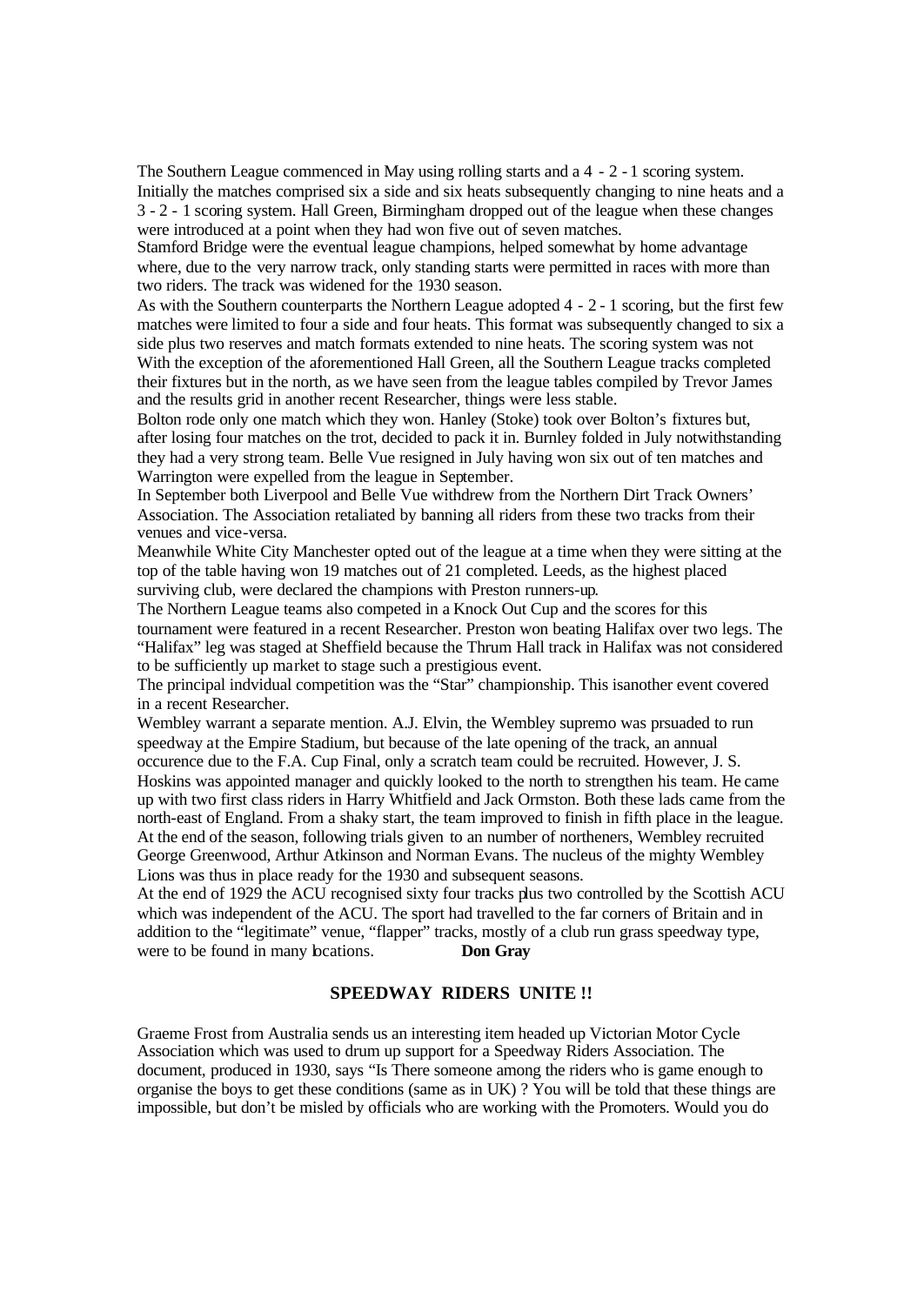what you were expecting them to do if you were employed on the speedway staff, and, in some cases holding shares, which were given free to silence you. Of course, these people do not appear in the company in their correct names and will deny everything in this pamphlet. Probably they will convince some of the easy ones that they are wronged and have been trying to bring about reforms as suggested by the Victorian Motor Cycle Association . Every other State and overseas bodies have got conditions by the riders themselves organising. The ACU of Great Britain neglected the Dirt Track boys until they placed the British Dirt Track Riders' Association on the map. You must do the same here, but be careful the meeting is not sacked and the official positions are not earmarked by men who are sent along to for such purposes. The only sure way is to see that riders only are eligible to hold office.

The most enthusiastic worker who has argued for your rights in the past was blacklisted. Many indiscriminate charges were levelled at him by the A.R.U. officials but no one was game enough to charge him personally, as he has proved over and over again that he has been innocent, and is willing to debate any charges levelled at him by the ACU officials at any time. This is, of course only bunk to keep you separated from him who they are afraid might, with your support, bring these reforms about. We notice all his old friends and clubs know the facts don't seem to bother about things. Is this not a reason why we should give him the benefit of any doubt until we also know the facts. Boys - don't be hoodwinked with this old arguement. B.K. is not in this but has supplied the necessary benefits, so for your own selves unite and make one big Speedway Riders' Association." It goes on to setout a draft set of rules for the Association which we will include in the next issue.

They make interesting reading and are probably based on the British rules of the day.

## **I MAY BE GONE FOR SOME TIME**

**Mike Terran** has come up with an interesting thought. He compiled the following which sets out the longest intervals between meetings. In ascending order - Crayford closed 1937 Reopened 1968 - gap 31 years; Bradford Greenfields 1928 - 1961 - 33 years; Crewe 1932 - 1969 - 37years; Rochdale 1930 - 1970 - 40 years; Barrow Holker Street 1930 - 1972 - 42 years; (White City Stadium, London, 1931 - 1976 - 42years if you don't count Festival of Speed Meeting 1957.); Glasgow Ashfield 1953 - 1999 - 46 years and Belle Vue Greyhound Stadium 1928-1989 - 61 years.

## **1929 Southern Dirt Track League Table**

The league tables for this season featured in the centre pages are set out below. Thanks to Mike Terran for compiling this information.

| <b>Team</b>            | R  | W  | D              | L  | F   | A   | <b>Pts</b> |
|------------------------|----|----|----------------|----|-----|-----|------------|
| <b>Stamford Bridge</b> | 20 | 17 | $\theta$       | 3  | 767 | 406 | 34         |
| Southampton            | 20 | 16 | $\theta$       | 4  | 672 | 501 | 32         |
| Coventry               | 20 | 14 | $\theta$       | 6  | 658 | 534 | 28         |
| <b>Crystal Palace</b>  | 20 | 11 | $\theta$       | 9  | 584 | 568 | 22         |
| Wembley                | 20 | 11 | $\theta$       | 9  | 580 | 571 | 22         |
| West Ham               | 20 | 8  | $\theta$       | 12 | 539 | 612 | 16         |
| White City (London)    | 20 | 8  | $\theta$       | 12 | 543 | 651 | 16         |
| Harringay              | 20 | 7  | $\overline{0}$ | 13 | 538 | 653 | 14         |
| Perry Barr             | 20 | 7  | $\overline{0}$ | 13 | 499 | 650 | 14         |
| Lea Bridge             | 20 | 6  | $\theta$       | 14 | 550 | 599 | 12         |
| Wimbledon              | 20 | 5  | $\theta$       | 15 | 495 | 679 | 10         |
| <b>Hall Green</b>      | 7  | 5  | 0              | 2  | 151 | 141 | 10         |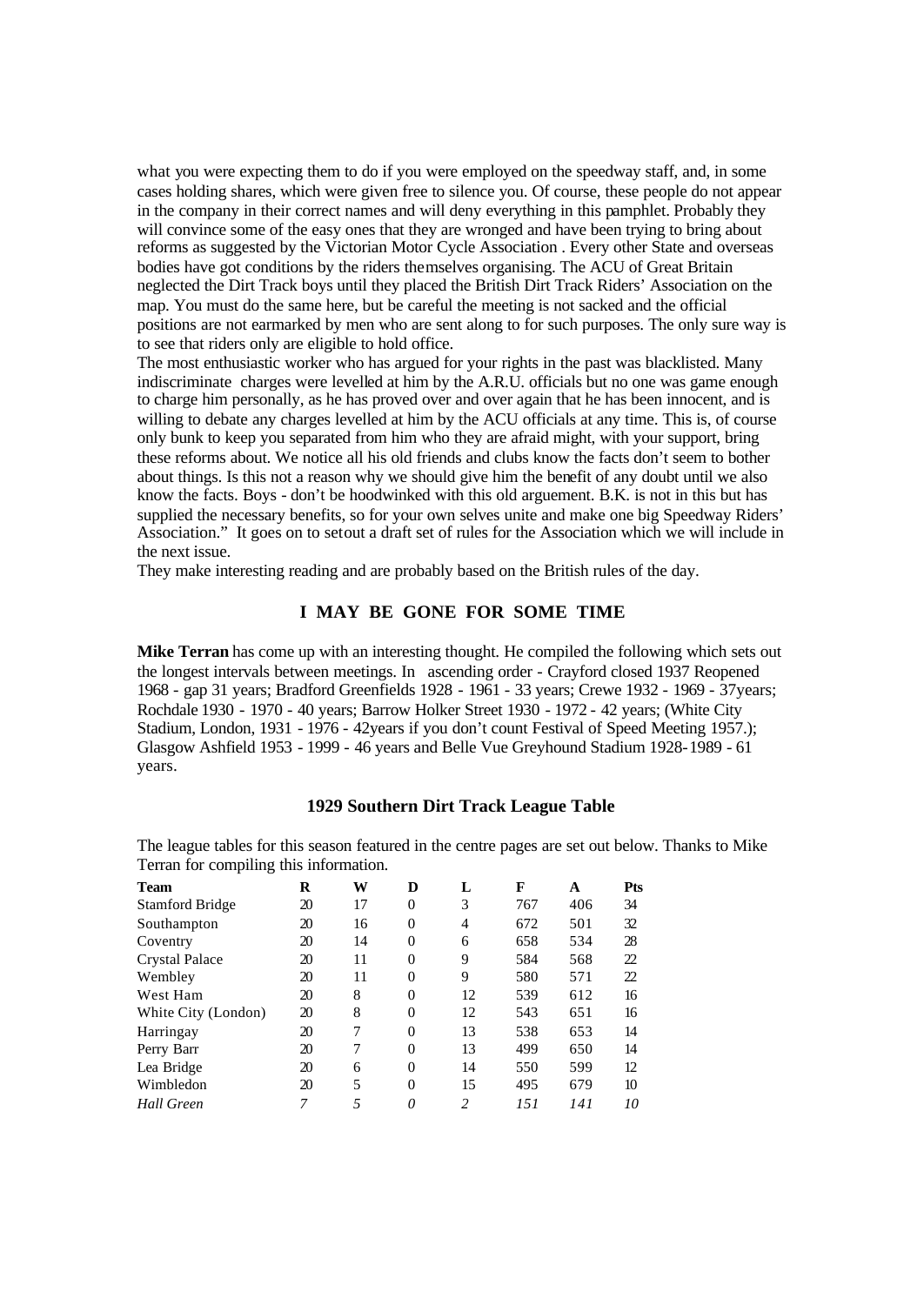#### **Wolverhampton : A Track with a Long Pedigree**

Imagine getting the date of a birthday wrong ! That is what the 1978 Wolverhampton promotion did. They celebrated the 50th birthday on 25th August when it should have been 30th May 1978. **Mark Sawbridge** has sent us this article about the modern venue with the little known but long pedigree.

It may come as a surprise to many people to learn that Wolverhampton Speedway is one of the oldest speedway tracks. The meeting on 25th August 1978 celebrated the opening event staged by the British Dirt Track Racing Association.

The story begins on Wednesday 30th May 1928 when speedway began in the town in a meeting organised by Wolverhampton Dirt Track Motorcycle Club. The big attraction was a match race between Sprouts Elder and Ivor Creek who was billed as the holder of the Glasgow Golden Gauntlet. Unfortunately Elder's bike failed at the start and the crowd was left disappointed. Jack Parker, who would go on to become an all time great, also appeared in this meeting and is recorded as having been excluded for looking back.

The next meeting was held on 9th June. The stars were Elder, Stewie St.George, fellow Kiwi Spencer Stratton and Welshman Taffy Williams. Elder won the main event in a time of 97.82 while Bunny Wilcox won the local riders' event. Unfortunately the organisation was poor and the press and spectators alike were baffled by the lack of accurate announcements and annoyed by an error ridden programme.

The next meeting was organised by the Walsall Motor Cycle Club and was dominated by the local rider Tommy Deadman.

The opening "duel" was restaged on 23rd June and this time it was Sprouts who won. Tommy Deadman won the senior event and was runner up to Cyril Taft in the junior event.

A week later the meeting was enlivened by a few really local riders who appeared to be mastering the art of sliding a bike on the cinders. The junior final was won by an E.R.Jones who appeared to miss the start in order to display his ability to overtake others. Deadman won the senior event. This meeting was promoted by the third Wolverhampton Speedway promotion in a month, the Wolverhampton Motor Cycle and Car Club.

The Walsall club organised the event on 7th July. Harry Taft defeated Deadman in the senior. Tommy was involved in a very alarming spill wih one L.Patrick and almost lived up to his name. In another event, the delightfully named W. D'Arcy Tremlett broke a collar bone. The Monmore Green track's first recorded accident victim. Star attraction of this meeting was the display of broadsiding skills given by Aussie pioneer Digger Pugh.

Organisers number four, Monmore Motor Cycle Sports Club, appeared on the scene. They organised practise sessions and a motor cycle gymkhana. The motor cycle version of the event usually associated with those horsey folk was usually a motorcycle muckabout with fun races, and things like tilting at buckets of water, grass surf boarding (man and board towed behind a bike) and so on.

Birmingham Motor Cycle Club arrived by 18th July to promote another meeting. This time Harry Taft cleaned up, watched by a comparatively small crowd.

On 19th August it was announced that Monmore Green was being taken over by the BitishDirt Track Racing Association Ltd. (BDTRA) They immediately set about widening the track to accommodate five riders per race and promised to bring their star men to thrill the Wolbverhampton public.

As mentioned earlier, the BDTRA opened on 25th August. The meeting was staged as an attraction in opposition to a football event involving Wolverhampton Wanderers and the boring game won. The result was a poor crowd at the cinder event.There are no records of who won the main final which apears to have ended with a three man pile up caused by Tommy Deadman. In attempt to draw a crowd ladies were offerd free addmission to the meeting staged on 1st September. The anticipated rise in numbers did not happen but those who did turn up saw a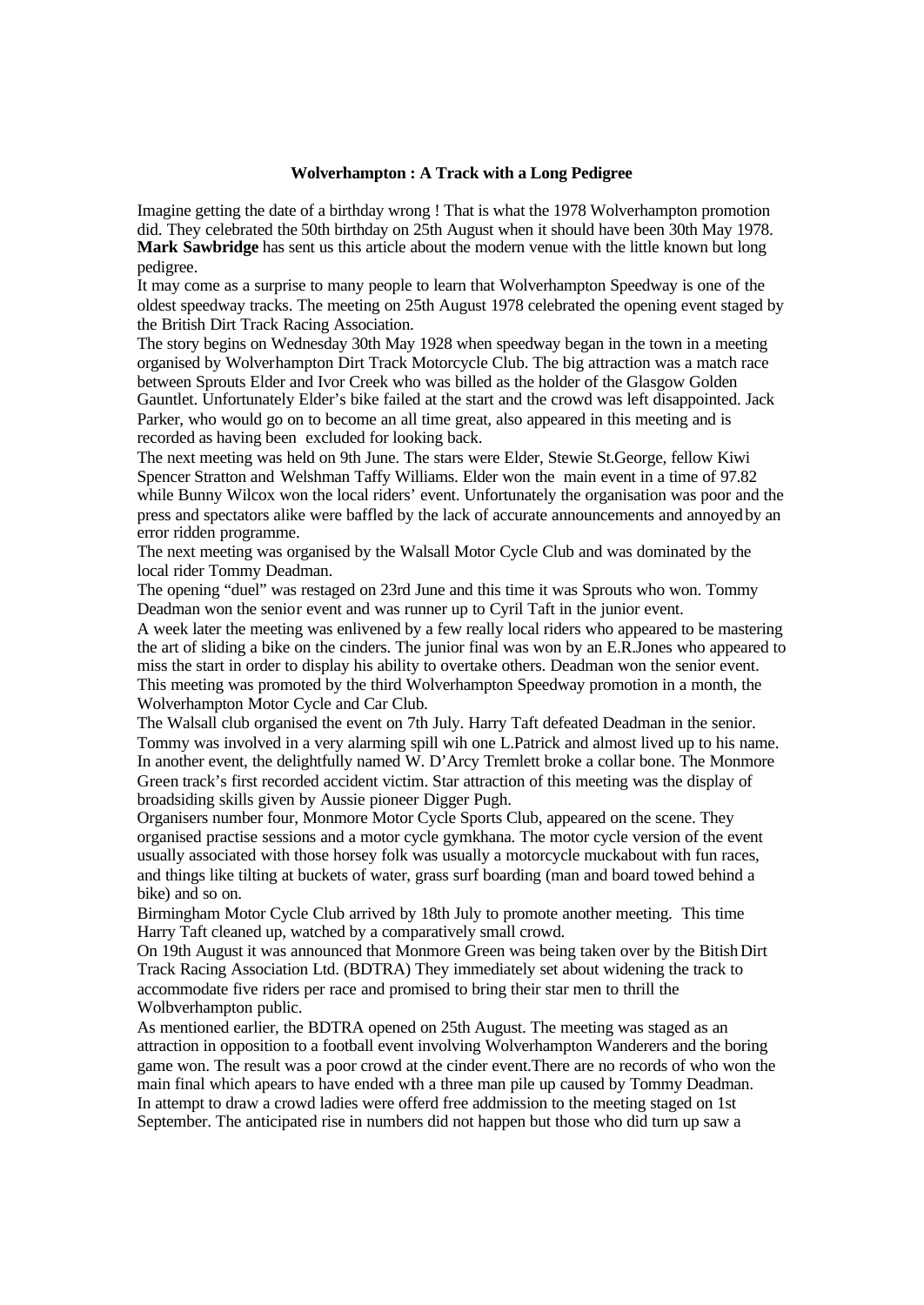Staffordshire team beat Lancashire by two wins to one. Cyril Taft won the Golden gauntlet beating Lancashire's Geoff Taylor.

The billed stars of the meeting, Ivor Creek and Irvine Jones, failed to appear. The local press noted that fans were used to non appearances of big stars and maybe it was the promotion being less than honest. Aussie Billy Dallison won a match race after Harry Taft suffered machine failure then lost in a rematch.

A poorly reported meeting was staged on 15th September while the event a week later was given better coverage. A H Johnson (Alan who raced at Birmingham ?) won the Hough Challenge Bowl in the junior final. The senior final was originally won by Tommy Deadman. However, Bunny Wilcox claimed that Deadman had "fenced" him (forced him into the fence) and the steward agreed to re stage the race. Neither Deadman or Wilcox could have been happy as Harry Taft collected his third Golden Helmet win.

Some of the Wolverhampton events are covered in the Southern editions of Automotor Journal Auto) which is held at Colindale. 1928 was certainly an eventful season and in the next edition we will look at 1929 and 1930 at Monmore Green. We thank Mark for this interesting insight into this pioneer venue.

#### **Can You Help ??**

**Robert Bamford** is looking for the Christian names of the following riders who appeared at Bristol in the 1928 - 30 era. H., C., and J. Bamford;

G.W., and S.G. Best; C.F.Bernard, H.G.Biggs, H.T.Blake, C.Body, E.K.J.Bucklitsch,

D.Cameron, C.P.Clark. H.C.Cook, E.Edwards, M.Elliott,

C.Ewens, A.Firth, G.Francis, R.C.T. Francis, T.Grout, N.Harris, J.W.Harrison, D.M.(Dennis?) Hitchins, C.J. and E.G. Hyde, W.H. and T.R.B. Jones, R.G.Kelly, "Holy" W.A.Joy, R.Lawson, J.K.Lucas, N.A. McEvoy (Charlie ?), W.J.Matthews, R.Morgan, A.Morrish, E.J. and N.D.J. Mountstevens, L. "Turnip" Owen, A.P. Palmer, A.J. Pardoe, H.J.Park, A.E.Paxton, J.E., and H.Percy, "Cigarette" Player, "Shep" Shepherd, "Skid" Skinner, C.Smart, P.C., and S.F.Smart, "Sunny" Somerset (Vera Hole ?), W.Spender, R.Stokes, R.J.Summerhayes, E.Taylor, A.C.Titt, W.S. Tregarthen, G.H.Tucker, M.W.Vowles, W.S. Waycott, S.E.Webb, B.Whitfield, A.J.Woodman, V.Worlock. Not many obvious stars there and it looks like a job for looking

through the motor cycle club news of the local press and consulting Motor Cycle and Motorcycling.

**Peter Harris**, 127 Strathcona Road, Wavertree, Liverpool L15 1EB is looking for the dates of birth of a very long list of junior riders who have raced since 1994. Does anyone have lists of speedway licence holders issued, in recent years, by the Speedway Control Board which carries this information and who can loan them to Peter ?

**Norman Best**, Elm Cottage, Cropthorne, Nr. Pershore, Worcestershire, WR10 3ND is looking for details of the U.K. career of a Swedish rider called Torsten Sjoberg. There is a mention in the New Imperial Owners Association magazine which suggests that he appeared at Wembley in 1936. Norman is trying to help a Swedish gentleman called Hakan Tyden who is restoring a 1929 New Imperial dirt track bike used by Sjoberg that year. The bike was used on ice and dirt until 1936.

**Colin Parker**, of Kennilworth is wanting details of the type and colour of paper (eg card, heavy grade etc.) used for the following programmes : 1928 - Blackpool 21.4; Brighton 7.7.; Lea Bridge 14.7 ; Belle Vue 21.8.; Rochdale 1.9.; Liverpool 2.11.; 1929 Preston 27.4.; Leeds 14.5.;

Rotherham 23.5.; Gosforth 1.6.; 1930 Stamford Bridge 14.5.; Coventry Foleshill 10.6.; Halifax 5.6.; Wombwell 16.6.; Northampton 18.6.. This is an unusual request but we assume that the photocopy will not give much of an indication of quality. Maybe some collector might like to do us a list of programme paper / colour information.

**Matt Jackson,** of Sheffield is looking for biographical details - dates (d) and place (p) of birth, etc for Ake Andersson (Sweden); Joe Arlet, Peter Baldock, Billy Bates; Stan Beardsall (England);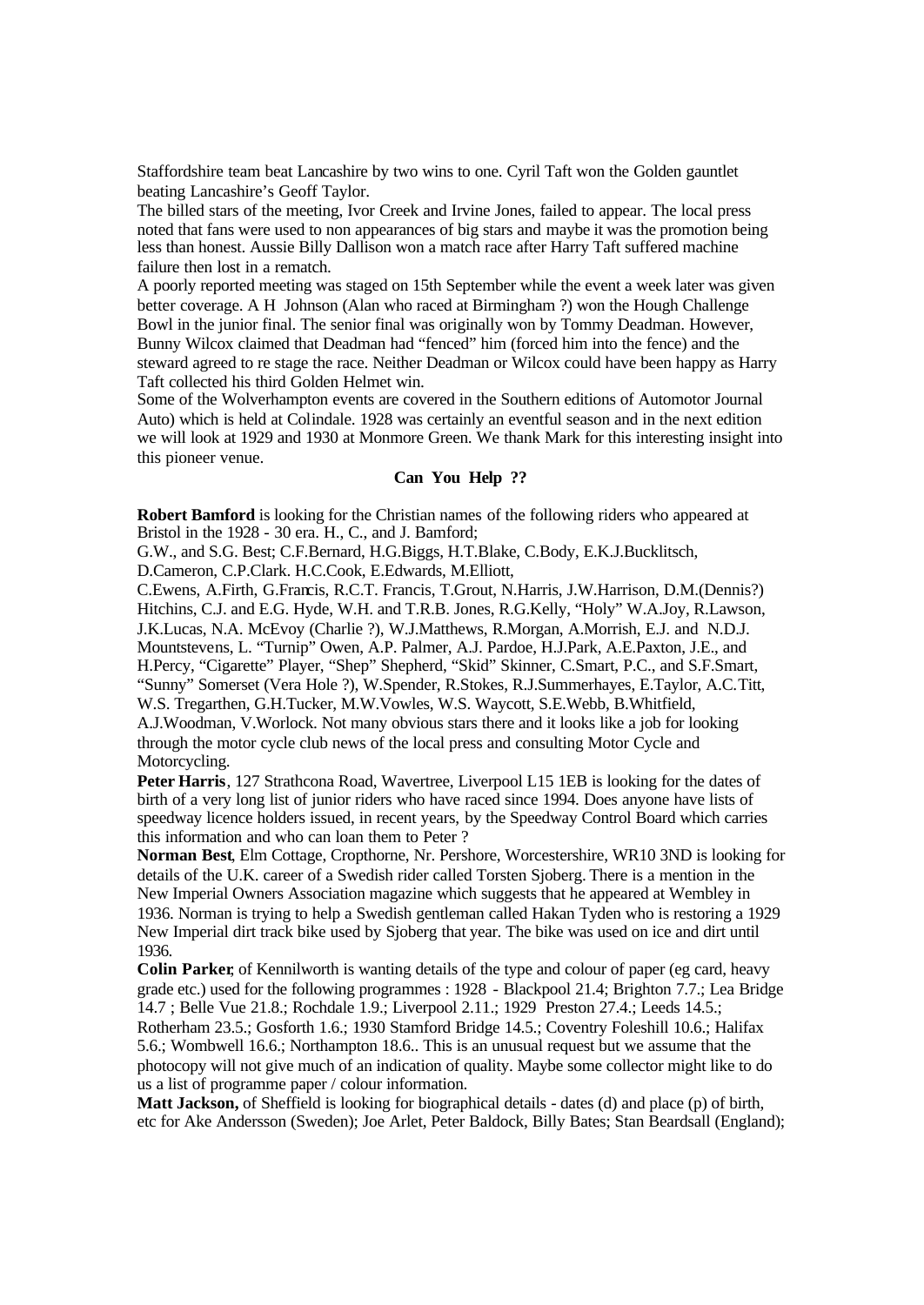Jim Blythe (Scotland), Alistair Bardy (Broxburn); Roger Commerford; Russ Dent (England) ; Nobby Downham (p); Jonny Faafeng (Norway); Kjell Gimre (Norway); Will Gordon; Eric Hanlin; Joe Hicks (New Zealand); Stuart Irvine (Scotland); Kevin Jalaca; Bo Josefsson (Sweden); Svein Kassa (Norway); Bernie Lagrosse (AKA Roy Williams); John (Larry) Lazarus; John Lockley; Arthur Malm (Australia); Jack Martin (d); Bill Murray; Len Nicholson (England); Paul O'Neil; Bruce Ovenden (New Zealand); Nils Paulsen (Norway); Eric (Bluey) Scott (Australia); Bob Sharp(d); Harold Sharpe(p); Ivor Smith; Jim Steward; Wally Thomson; Ken Tidbury(d); Bruce Vennier (Canada); and Alf Wells(d). All have Glasgow connections.

**Sydney Dobson,** Telephone 01760 722395 is still seeking details of the speedweay meetings staged on tracks built by the army towards the end and after the end of the second world war. Known venues in Italy, Egypt and in Germany featured pre war riders and adventurers looking for some post war fun.

**The Editors** would quite like an article or two on speedway badges and cigarette cards which would be of general interest to our readers. We know a lot of people collect these and a history of these items would be of value to those who don't collect them.

**Deborah Cherry** is looking for information about yet another lady rider. This time she seeking information about a lady called Lotte (Charlotte) Cottrell who was mentioned by Len Steed in an article in the 1970s.

**Jim Gregory** is seeking heat details including second halfs for the following meetings : 1954 19.4. Poole v Oxford; 22.4. Oxford vc Swindon; 29.4. Oxford v Bristol; 30.4. Bristol v Oxford; 6.5. Oxford v Poole; 8.5. Rayleigh v Oxford. 1950 4.6. Shelbourne v Exeter; 16.7. Shelbourne v Walthamstow; 15.10. Shelbourne - Open event. 1951 16.6. Odsal v Wimbledon.

**Colin Parker** wonders if anyone can help him with information of the years the American Putt Mossman's stunt troup toured Britain and which year it visited Brandon Speedway.

#### **InformationUpdate**

**John Jarvis** advises us that Coventry Brandon operated on open licence in 1934. John seeks confirmation of the Tredegar opening date as the information in the article in Vol 2 No.4. does not tie in with his records.

**Gordon Day,** Press and PR man at Poole adds to our Roll of Honour information re fatalities at Wimbourne Road. Reg Craven crashed 26.4.1948 and died 2.5.1948; Johnny Thompson crashed 9.5.1955 and died of an embolism 13.5.1955; Malcolm Flood crashed 2.4.1956 and died 3.4. 1956; finally Kevin Holden crashed 27.4.1977 was pronounced dead at the scene of the crash. **Charles McKay** of Bradford also adds to the Roll of Honour information as follows: Alan Hunt crashed at Wembley Stadium,Johannesburg 1.2.1957 and died 2.2.1957 (which is confirmed by the article in the recent issue of the The Vintage Speedway Magazine) ; Martin Hewlett collapsed following the Swindon v Stoke match 11.9.1982 and died 15.9.1982; Gordon Gausco, the Aussie star, died 16.11.1970; Jack Sharpe (see above) was fatally injured in a benefit meeting for Norman Gillespie. Noel Johnson was born 25.12.1907 and was 21 when he died and Con Cantwell was fatally injured at Aarhus in Denmark according to the Stenner Annual 1946. Note: Colin Clarke of the VSRA pioneered the Roll of Honour which has been added to by a number of sources too many to list but gratefully accepted nonetheless.

**Finally**. How is this for an odd ball headline. From the Daily Record 11th Auigust 1949 "Queen Bess quoted in speedway case." It went on to tell of the court case in Lewes Assizes when lawyers for four residents opposed to speedway at Pilot Field, Hastings, quoted a then 360 year old charter granted by Queen Elizabeth I (of England) giving the residents "peace and quiet."

#### **Who Is Doing What**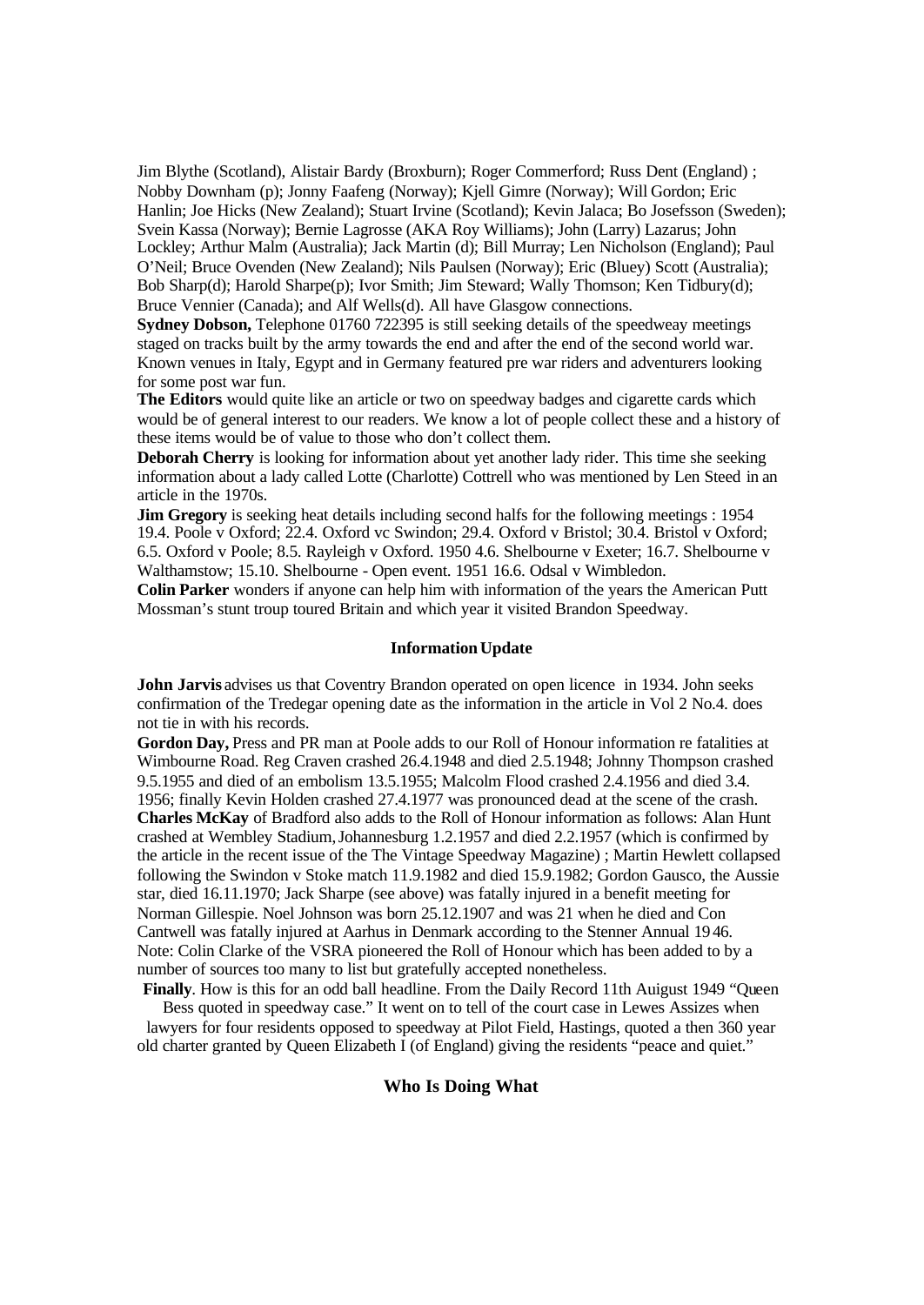We have been promising for some time to carry a who is doing what and who can help with what. This is the first article in the series which is based on the questionnaires you have returned to us. Name & Address Area of Interest / Offer of Help & Phone Number **Bryan Tungate Norwich Speedway** 66 Cuckoofield Lane, Mulbarton, Norforlk, NR14 8AZ 01508 578460 **Glynn Shailes Swindon, Oxford, Poole Speedway GeneralSpeedway History**  64 Station Road,Purton, Nr Swindon, Wiltshire, SN5 9AJ 01793 77009 **Chris Byles Exeter History. History of Speedway/Grass Bikes** 49 Brendon Road, Wellington, Somerset, TA21 8RN 01823 664323 **Roger Hulbert Hull Speedways 1930 to date** 6 The Garth, First Lane, Analby, Hull, HU10 6UY 01482 648240 **Jeremy Jackson West Country Speedways/Grass Tracks/St. Austell Speedway** 85 Park Way, Fairfield Park, St. Austell, PL25 4HR 01726 66484 **Sydney Dobson Rye House History / Pre- war Amateur Speedway / War Time Forces Speedway** 59 Longfields, Swaffham, Norfolk, PE37 7RJ 01760 722395 **Paul Jeffries Welsh Speedway History including Tredegar/Caerphilly/Cardiff** 54 Hoel Erwin, Cardiff, CF14 6QR **Richard Hine Help with research in Sheffield Libraries** 19 St. Thomas' Street, Brampton, Chesterfie ld, S40 3AH 01246 554206 **Hugh Vass Provincial League 1960 - 1964. Seasons 1939, 1946 & 1947.** 111 Arthurview Crescent, Danderhall, Dalkeith, Midlothian, EH22 1QS 0131 663 6974 **Stanley Rowles Bristol Speedway 1952 & 1953** 15 Cunningham Road, Banstead, Surrey, SM7 3HG 0173 735 6425 **John Sampford Rayleigh Rockets 1948 - 65. Southern Rovers56/Rayleigh Rovers57** 2 Fairfield Avenue, Grays, Essex, RM16 2LT 01375 377552 **Carl Croucher Sidecar Speedway Meetings/Grass Track + Grass Track Speedways** 4 Whitmore Street, Maidstone, Kent, ME16 8JU 01622 204745 **Alan Chapman Speedway Books & Cigarette Cards** 39 Woodview Close, Wingerworth, Chesterfield, S42 6XG 01246 276164 **Bryan Newbold Location & History of Defunct Tracks Race Jackets**